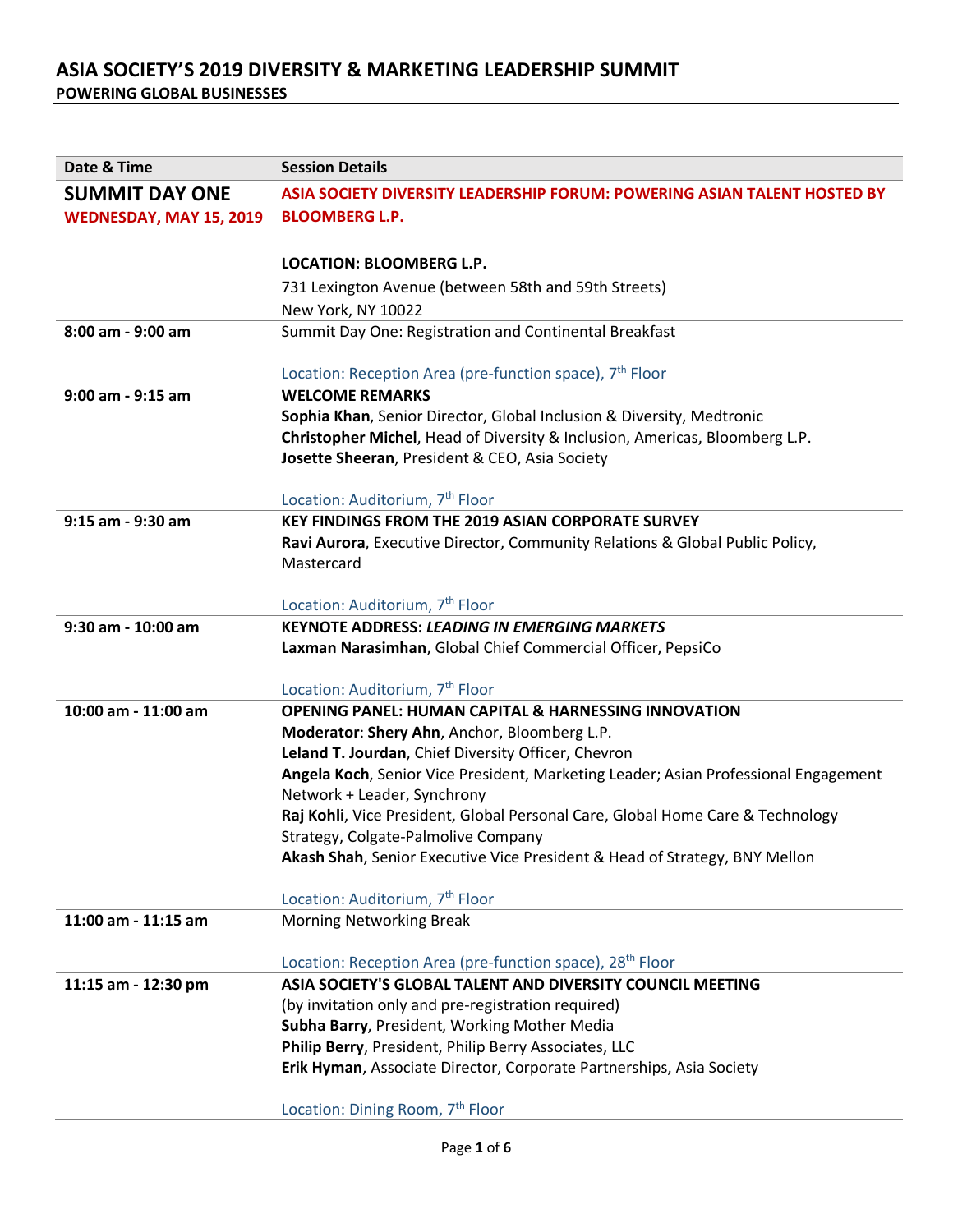| Date & Time         | <b>Session Details</b>                                                           |
|---------------------|----------------------------------------------------------------------------------|
| 11:15 am - 12:30 pm | DIVERSITY LEADERSHIP FORUM: LEADERSHIP DEVELOPMENT SESSIONS                      |
|                     | All sessions repeat (morning/afternoon)                                          |
|                     |                                                                                  |
|                     | Location: 28 <sup>th</sup> and 29 <sup>th</sup> Floors                           |
|                     | <b>SESSION I. MAPPING SUCCESS TO THE C-SUITE</b>                                 |
|                     | Facilitator: Dottie Li, CEO, TransPacific Communications                         |
|                     | Camille Asaro, Partner, KPMG                                                     |
|                     | Shital Bhatt, Global Head of Prime & Executive Services, Goldman Sachs           |
|                     | CK Zheng, Managing Director & Global Head of Valuation Risk Group, Credit Suisse |
|                     | Location: MPRA, 28 <sup>th</sup> Floor                                           |
|                     | SESSION II. TURNING POTENTIAL INTO REALITY: HOW TO BUILD LEADERSHIP SKILLS?      |
|                     | Facilitator: Erica Dhawan, Founder & CEO, Cotential                              |
|                     | Kunjan Mehta, Audit Partner, Grant Thornton                                      |
|                     | Sandra Schubert, Private Wealth Advisor & Vice President Consumer & Investment   |
|                     | Management Division, Co-Head Asian Professionals Network, Goldman Sachs          |
|                     | Location: MPRB, 28 <sup>th</sup> Floor                                           |
|                     | <b>SESSION III. CREATING &amp; ADJUSTING YOUR PERSONAL BRAND AS YOU NAVIGATE</b> |
|                     | YOUR COMPANY'S GOALS -LEVERAGING SOCIAL MEDIA TO GROW YOUR BRAND /               |
|                     | <b>VOICE</b>                                                                     |
|                     | Facilitator: Lisa Bonner, Head of Global Data & Analytics Communications, Cigna  |
|                     | Shauna Sweeney, Head of Global Industry Marketing & Intelligence, Facebook       |
|                     |                                                                                  |
|                     | Location: Auditorium, 29 <sup>th</sup> Floor                                     |
| 12:30 pm - 1:30 pm  | Networking Luncheon                                                              |
|                     |                                                                                  |
|                     | Location: Reception Area (pre-function space), 28 <sup>th</sup> Floor            |
| 1:30 pm - 2:45 pm   | DIVERSITY LEADERSHIP FORUM: LEADERSHIP DEVELOPMENT SESSIONS (repeat of           |
|                     | morning sessions)                                                                |
|                     | Location: 28 <sup>th</sup> and 29 <sup>th</sup> Floors                           |
|                     | <b>SESSION I. MAPPING SUCCESS TO THE C-SUITE</b>                                 |
|                     | Facilitator: Dottie Li, CEO, TransPacific Communications                         |
|                     | Camille Asaro, Partner, KPMG                                                     |
|                     | Shital Bhatt, Global Head of Prime & Executive Services, Equities Operation,     |
|                     | <b>Goldman Sachs</b>                                                             |
|                     | CK Zheng, Managing Director & Global Head of Valuation Risk Group, Credit Suisse |
|                     | Location: MPRA, 28 <sup>th</sup> Floor                                           |
|                     | SESSION II. TURNING POTENTIAL INTO REALITY: HOW TO BUILD LEADERSHIP SKILLS?      |
|                     | Facilitator: Erica Dhawan, Founder & CEO, Cotential                              |
|                     | Kunjan Mehta, Audit Partner, Grant Thornton                                      |
|                     | Sandra Schubert, Private Wealth Advisor & Vice President Consumer & Investment   |
|                     | Management Division, Co-Head Asian Professionals Network, Goldman Sachs          |
|                     | Location: MPRB, 28 <sup>th</sup> Floor                                           |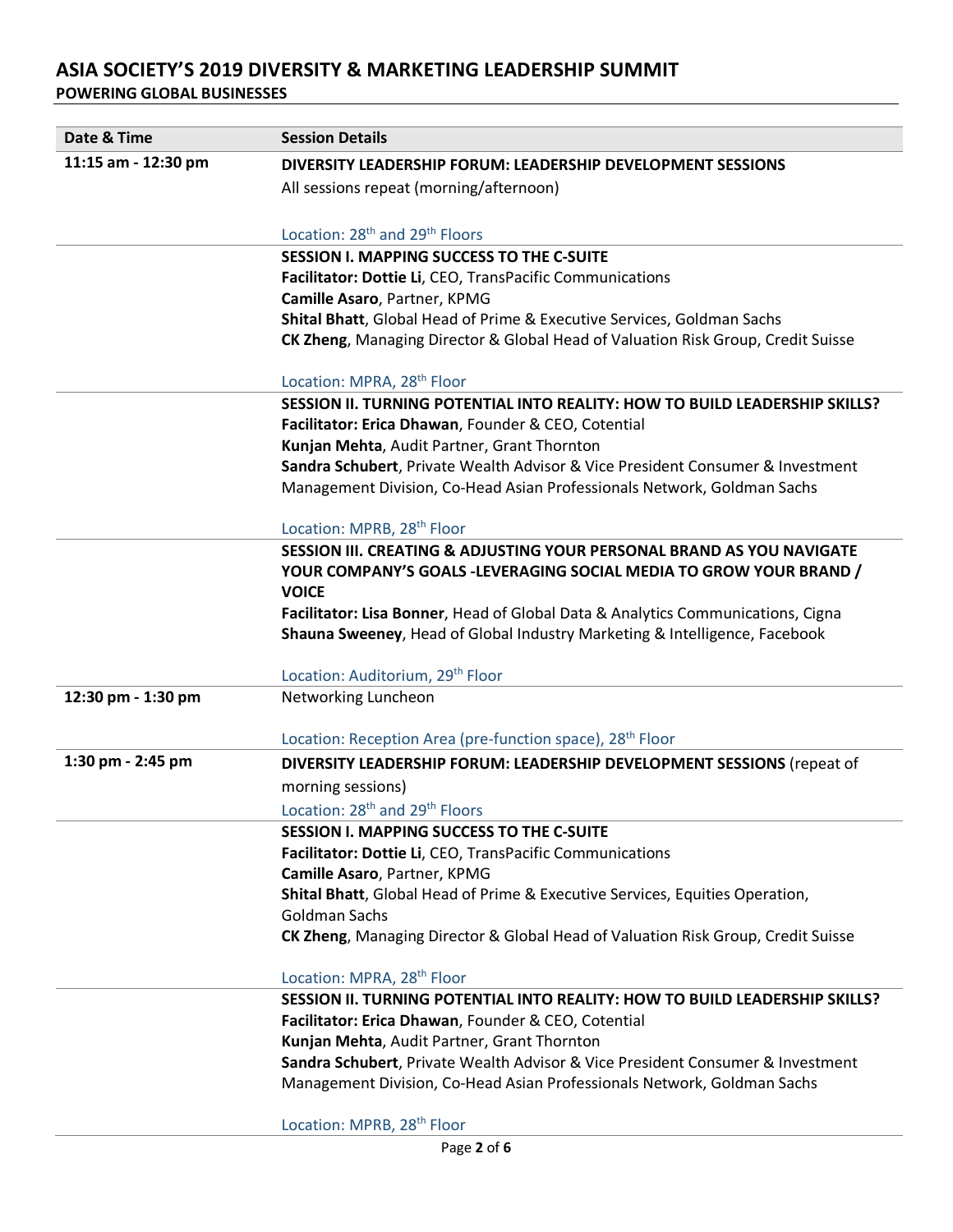| Date & Time                                  | <b>Session Details</b>                                                                                                                                                           |
|----------------------------------------------|----------------------------------------------------------------------------------------------------------------------------------------------------------------------------------|
|                                              | <b>SESSION III. CREATING &amp; ADJUSTING YOUR PERSONAL BRAND AS YOU NAVIGATE</b><br>YOUR COMPANY'S GOALS -LEVERAGING SOCIAL MEDIA TO GROW YOUR BRAND /<br><b>VOICE</b>           |
|                                              | Facilitator: Lisa Bonner, Head of Global Data & Analytics Communications, Cigna<br>Shauna Sweeney, Head of Global Industry Marketing & Intelligence, Facebook                    |
|                                              | Location: Auditorium, 29 <sup>th</sup> Floor                                                                                                                                     |
| 2:45 pm - 3:00 pm                            | Afternoon Networking Break                                                                                                                                                       |
|                                              | Location: Reception Area (pre-function space), 7 <sup>th</sup> Floor                                                                                                             |
| 3:00 pm - 4:00 pm                            | AFTERNOON PANEL: ASIAN AMERICAN LEADERSHIP DRIVING CORPORATE & CIVIC<br><b>ENGAGEMENT</b>                                                                                        |
|                                              | Moderator: Lulu C. Wang, CEO, Tupelo Capital Management & Vice Chair, Asia Society<br>Paurvi Bhatt, President, Medtronic Foundation & Vice President, Philanthropy,<br>Medtronic |
|                                              | Holly Ham, Executive Director, White House Initiative on Asian Americans and Pacific                                                                                             |
|                                              | Islanders                                                                                                                                                                        |
|                                              | Deepak Raj, Chairman, Pratham USA                                                                                                                                                |
|                                              | Location: Auditorium, 7 <sup>th</sup> Floor                                                                                                                                      |
| 4:15 pm - 4:30 pm                            | <b>PREDICTIONS &amp; CLOSING</b>                                                                                                                                                 |
|                                              | Erik Hyman, Associate Director, Corporate Partnerships, Asia Society                                                                                                             |
|                                              | Sophia Khan, Senior Director, Global Inclusion & Diversity, Medtronic                                                                                                            |
|                                              |                                                                                                                                                                                  |
|                                              | Location: Auditorium, 7 <sup>th</sup> Floor                                                                                                                                      |
|                                              |                                                                                                                                                                                  |
| <b>EVENTS AT ASIA SOCIETY</b>                |                                                                                                                                                                                  |
| 725 Park Avenue (at 70 <sup>th</sup> Street) |                                                                                                                                                                                  |
| <b>New York, NY 10021</b>                    |                                                                                                                                                                                  |
|                                              |                                                                                                                                                                                  |
| 4:45 pm - 6:00 pm                            | <b>EXECUTIVE LEADERSHIP, CHIEF DIVERSITY OFFICER &amp; HEADS OF HUMAN RESOURCES</b>                                                                                              |
|                                              | <b>&amp; TALENT ROUNDTABLE</b>                                                                                                                                                   |
|                                              | Cracking the C-Suite Code to Drive Asian Talent into the Executive Suite                                                                                                         |
|                                              | (by invitation only)                                                                                                                                                             |
|                                              | Location: Asia Society Policy Center Conference Room, 6 <sup>th</sup> Floor                                                                                                      |
| 5:00 pm - 6:45 pm                            | <b>Asia Society's Best Companies for Asian Pacific Americans Awards</b>                                                                                                          |
|                                              | <b>COCKTAIL RECEPTION, OPEN GALLERIES &amp; LIVE MUSICAL PERFORMANCE</b>                                                                                                         |
|                                              | <b>LOCATION: ASIA SOCIETY</b>                                                                                                                                                    |
|                                              | Musical Trio: Elena Moon Park, Gamin, and Satoshi Takeishi performing original                                                                                                   |
|                                              | compositions and reimagined folk tunes from East Asia                                                                                                                            |
|                                              | <b>Exhibits on View:</b>                                                                                                                                                         |
|                                              | Reza Aramesh: 12 noon, Monday 5 August, 1963                                                                                                                                     |
|                                              | Masterpieces from the Asia Society Museum Collection                                                                                                                             |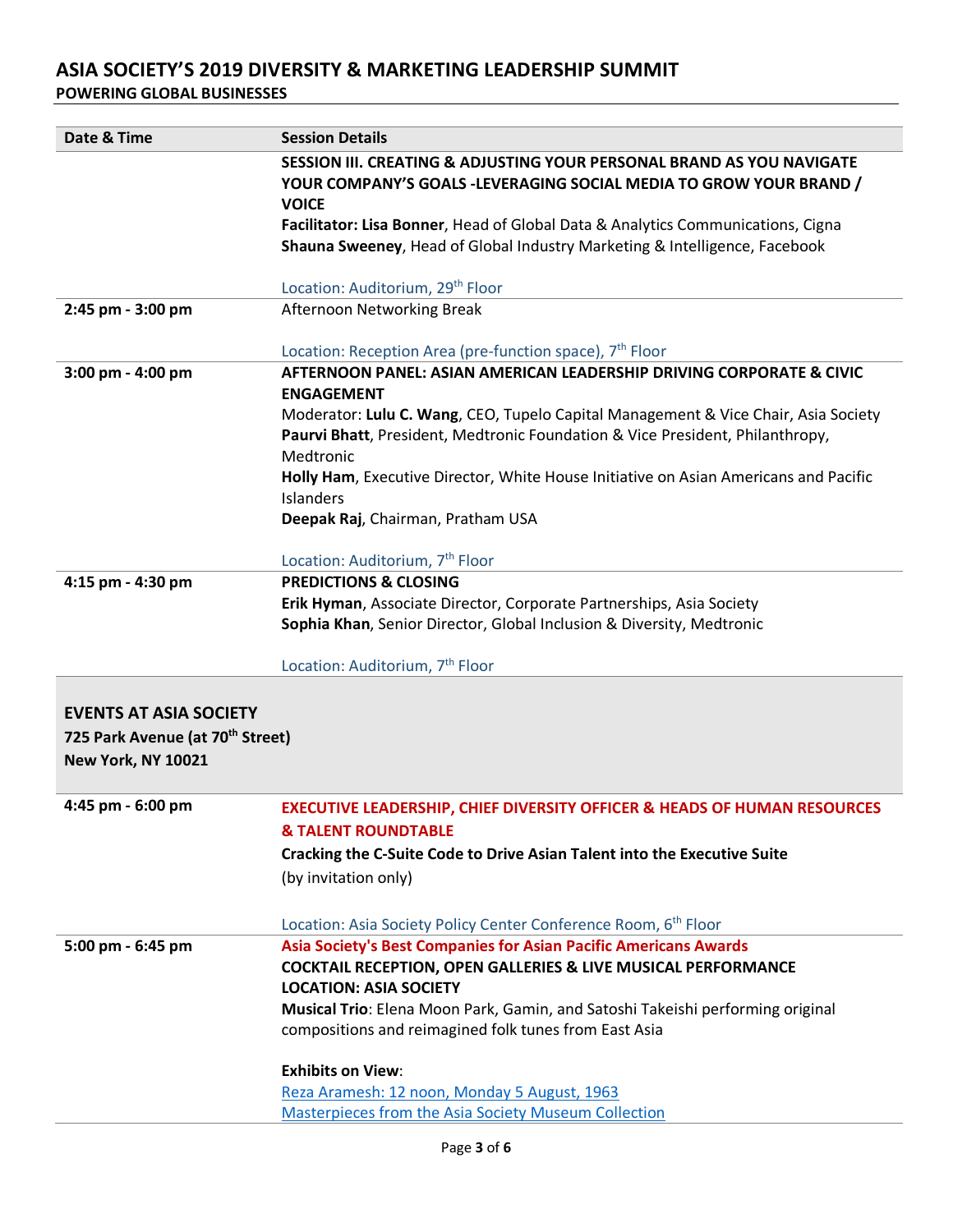| Date & Time       | <b>Session Details</b>                                                                                       |
|-------------------|--------------------------------------------------------------------------------------------------------------|
|                   | M.F. Husain: Art and the Nation                                                                              |
|                   |                                                                                                              |
|                   | Location: Garden Court Café, 1 <sup>st</sup> Floor, Open Galleries, 2 <sup>nd</sup> & 3 <sup>rd</sup> Floors |
|                   | *Note: Coat check available, Ground Level                                                                    |
| 7:00 pm - 9:00 pm | <b>Asia Society's Best Companies for Asian Pacific Americans Awards</b>                                      |
|                   | <b>AWARDS CEREMONY &amp; DINNER</b>                                                                          |
|                   | <b>LOCATION: ASIA SOCIETY</b>                                                                                |
|                   | <b>Emcee: Tom Nagorski, Executive Vice President, Asia Society</b>                                           |
|                   | <b>Award Presenters:</b>                                                                                     |
|                   | Ravi Aurora, Executive Director, SVP, Community Relations & Global Public Policy,<br>Mastercard              |
|                   | Julie Everett, Head, HR, Americas, Standard Chartered Bank                                                   |
|                   | Jeff Lin, Co-Founder, Admerasia                                                                              |
|                   | <b>Cherise Myers</b> , Senior Manager, People & Business Transformation, Metropolitan                        |
|                   | <b>Transit Authority</b>                                                                                     |
|                   | Location: Penthouse, 8 <sup>th</sup> Floor                                                                   |
|                   | *Note: Coat check available, Ground Level                                                                    |

| Date & Time            | <b>Session Details</b>                                                     |
|------------------------|----------------------------------------------------------------------------|
| <b>SUMMIT DAY TWO</b>  | <b>ASIA SOCIETY'S MARKETING LEADERSHIP FORUM</b>                           |
| THURSDAY, MAY 16, 2019 |                                                                            |
|                        | <b>LOCATION: ASIA SOCIETY</b>                                              |
|                        | 725 Park Avenue (at 70 <sup>th</sup> Street)                               |
|                        | New York, NY 10021                                                         |
| $8:00$ am - 9:00 am    | Summit Day Two: Registration and Breakfast                                 |
|                        |                                                                            |
|                        | Location: Garden Court Café, 1 <sup>st</sup> Floor                         |
| 9:00 am - 9:15 am      | <b>WELCOME &amp; OPENING REMARKS</b>                                       |
|                        | Jyoti Chopra, Senior Vice President, Global Leader, Diversity & Inclusion, |
|                        | Pearson & Board Member, Toyota                                             |
|                        | Tom Nagorski, Executive Vice President, Asia Society                       |
|                        | Location: Auditorium, Ground Level                                         |
|                        | *Note: Coat check available, Ground Level                                  |
| $9:15$ am - $9:45$ am  | <b>KEYNOTE ADDRESS: LEADERSHIP INSIGHTS: INNOVATING NEW MARKETS BY</b>     |
|                        | <b>LEVERAGING AI &amp; DATA</b>                                            |
|                        | Gerard Francis, Head of Enterprise Solutions, Bloomberg L.P.               |
|                        | Location: Auditorium, Ground Level                                         |
| 9:45 am - 10:45 am     | <b>MORNING PANEL: EVOLVING ECOSYSTEMS DRIVING NEW BUSINESS MODELS</b>      |
|                        | <b>FOR INVESTORS &amp; CONSUMERS</b>                                       |
|                        | Moderator: Tom Nagorski, Executive Vice President, Asia Society            |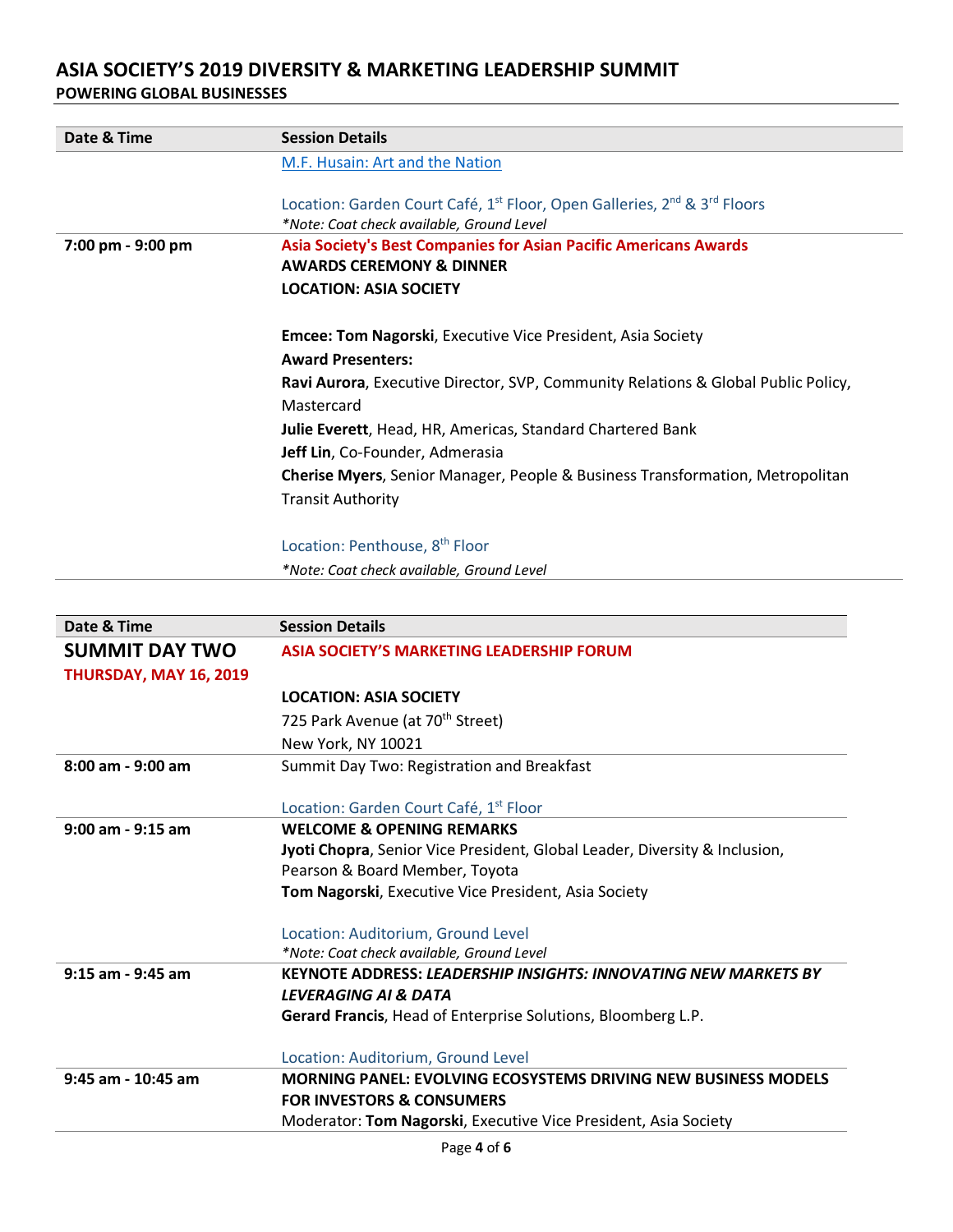| Date & Time         | <b>Session Details</b>                                                          |
|---------------------|---------------------------------------------------------------------------------|
|                     | Susan Au Allen, National President & CEO, U.S. Pan Asian American Chamber of    |
|                     | Commerce                                                                        |
|                     | Mona Patel, Vice President, Clinical Training & Fellowship Education, Boston    |
|                     | Scientific                                                                      |
|                     | Yuqiang XIAO, Chairman, ICBC US Management Committee & General                  |
|                     | Manager, ICBC New York Branch                                                   |
|                     |                                                                                 |
|                     | Location: Auditorium, Ground Level                                              |
| 10:45 am - 11:15 am | <b>FLASH TALK: THE RISE &amp; POWER OF NEXT GEN</b>                             |
|                     | Michele Myles, Lead Manager, Marketing Communications, AT&T                     |
|                     |                                                                                 |
|                     | Location: Auditorium, Ground Level                                              |
| 11:15 am - 11:30 am | <b>Morning Networking Break</b>                                                 |
|                     |                                                                                 |
|                     | Location: Rose Room, 8 <sup>th</sup> Floor                                      |
| 11:30 am - 1:00 pm  | <b>MARKETING LEADERSHIP FORUM: CASE STUDIES SERIES</b>                          |
|                     | <b>CASE STUDY A: SUPPLY CHAIN TRANSFORMATION: COLLABORATION &amp;</b>           |
|                     | <b>AGILITY</b>                                                                  |
|                     | Facilitator: Erica Dhawan, Founder & CEO, Cotential                             |
|                     | Regina O. Heyward, Senior Vice President & Head of Supplier Diversity, Wells    |
|                     | Fargo & Company                                                                 |
|                     | Location: Luce, 8 <sup>th</sup> Floor                                           |
|                     | <b>CASE STUDY B: POWERING MARKET OPPORTUNITIES: REACHING THE FASTEST</b>        |
|                     | <b>GROWING CONSUMER &amp; INVESTOR</b>                                          |
|                     | Facilitator: Amita Mehta, CEO, Amita Mehta Possible LLC                         |
|                     | Emad Bibawi, Partner International Corridor, KPMG                               |
|                     | Richard Choi, Director, Chevrolet Global Marketing, General Motors Company      |
|                     | Location: Rose Conference Room, 8 <sup>th</sup> Floor                           |
| 1:00 pm - 2:00 pm   | Networking Luncheon                                                             |
|                     | Location: Rose Conference Room, Rose Room, and Luce Room, 8 <sup>th</sup> Floor |
| 2:00 pm - 3:30 pm   | <b>MARKETING LEADERSHIP FORUM: CASE STUDIES SERIES</b>                          |
|                     | (repeat of the morning sessions)                                                |
|                     | CASE STUDY A: THE APA CONSUMER DRIVING THE US MARKET                            |
|                     | Betty Lo, Co-Chair, NAAAP & Communication & Change Leader, Multicultural        |
|                     | Marketing                                                                       |
|                     |                                                                                 |
|                     | Location: Luce, 8 <sup>th</sup> Floor                                           |
|                     | <b>CASE STUDY B: POWERING MARKET OPPORTUNITIES: REACHING THE FASTEST</b>        |
|                     | <b>GROWING CONSUMER &amp; INVESTOR</b>                                          |
|                     | Facilitator: Amita Mehta, CEO, Amita Mehta Possible LLC                         |
|                     | Emad Bibawi, Partner International Corridor, KPMG                               |
|                     | Richard Choi, Director, Chevrolet Global Marketing, General Motors Company      |
|                     |                                                                                 |
|                     | Location: Rose Conference Room, 8 <sup>th</sup> Floor                           |